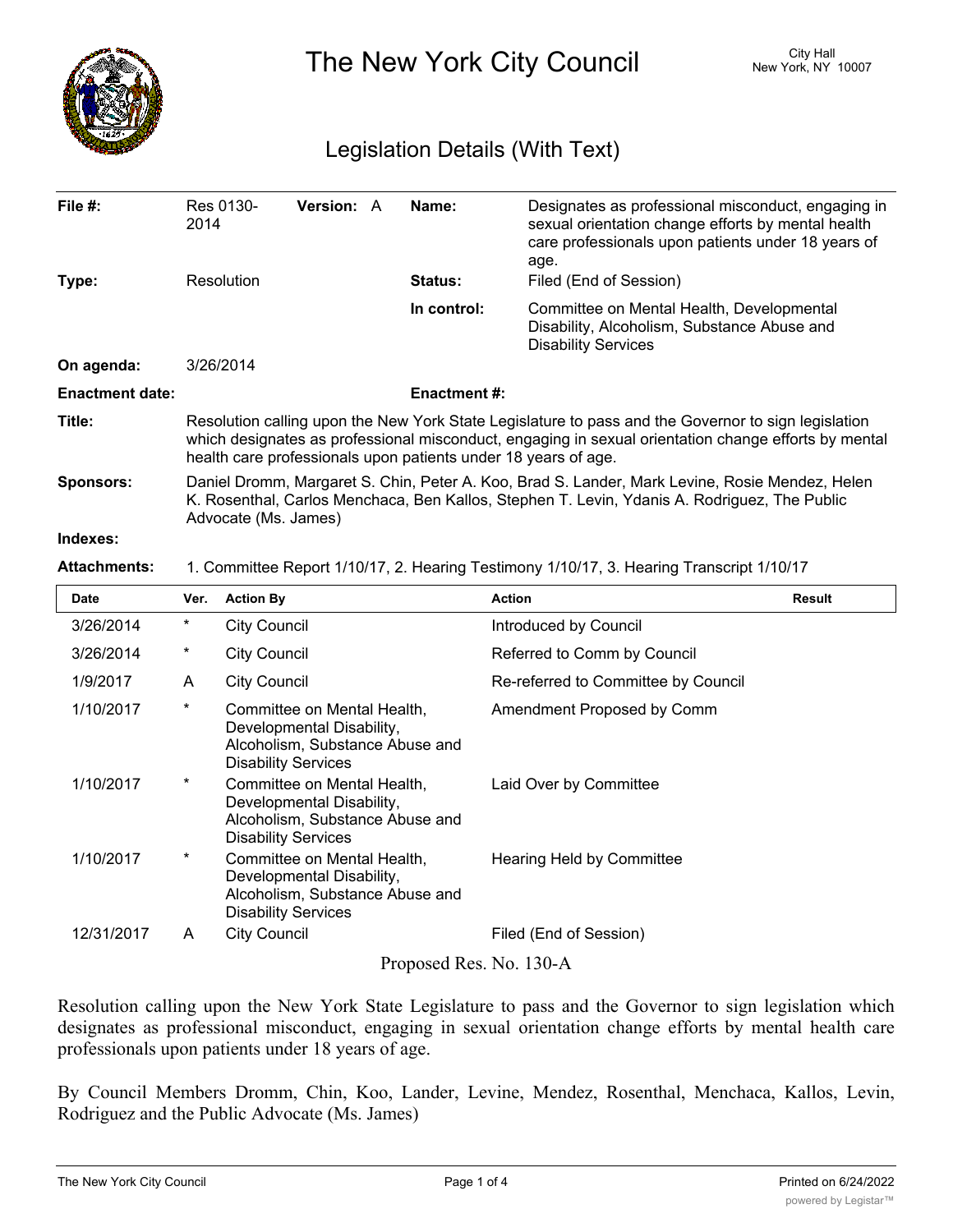## **File #:** Res 0130-2014, **Version:** A

Whereas, The American Psychological Association (APA) defines a mental disorder as a "clinically significant behavioral or psychological syndrome or pattern that occurs in an individual and is associated with present distress or disability or with a significantly increased risk of suffering death, pain, disability, or an important loss of freedom"; and

Whereas, Lesbian, gay, bisexual, and other orientations are not mental disorders; and

Whereas, Homosexuality has been documented in many different cultures and historical eras; and

Whereas, Findings by the APA reveal that the longstanding consensus of the health and mental health professions is that homosexuality is a normal and positive variation of human sexual orientation; and

Whereas, Research by the APA shows that gay men, lesbians, and bisexual individuals form stable, committed relationships and form families that are equivalent to heterosexual relationships and families in essential respects; and

Whereas, Therapies aimed at changing sexual orientation are referred to as curative, reparative, or conversion therapy; and

Whereas, Currently, minors can be forced to undergo conversion therapy by their parents and ministers who refuse to accept that they are gay; and

Whereas, A common technique used in curative therapies involves tying homosexual desires to emotional wounds in early childhood and, in some cases, to early sexual abuse; and

Whereas, According to the APA, all major national mental health organizations have officially expressed concerns about therapies promoted to modify sexual orientation; and

Whereas, For example, the American Psychoanalytic Association believes that efforts to repair an individual's sexual orientation are against the fundamental principles of psychoanalytic treatment and often result in substantial psychological pain; and

Whereas, The promotion of curative therapies reinforces stereotypes and contributes to a negative climate for the lesbian, gay, bisexual, and transgender (LGBT) community; and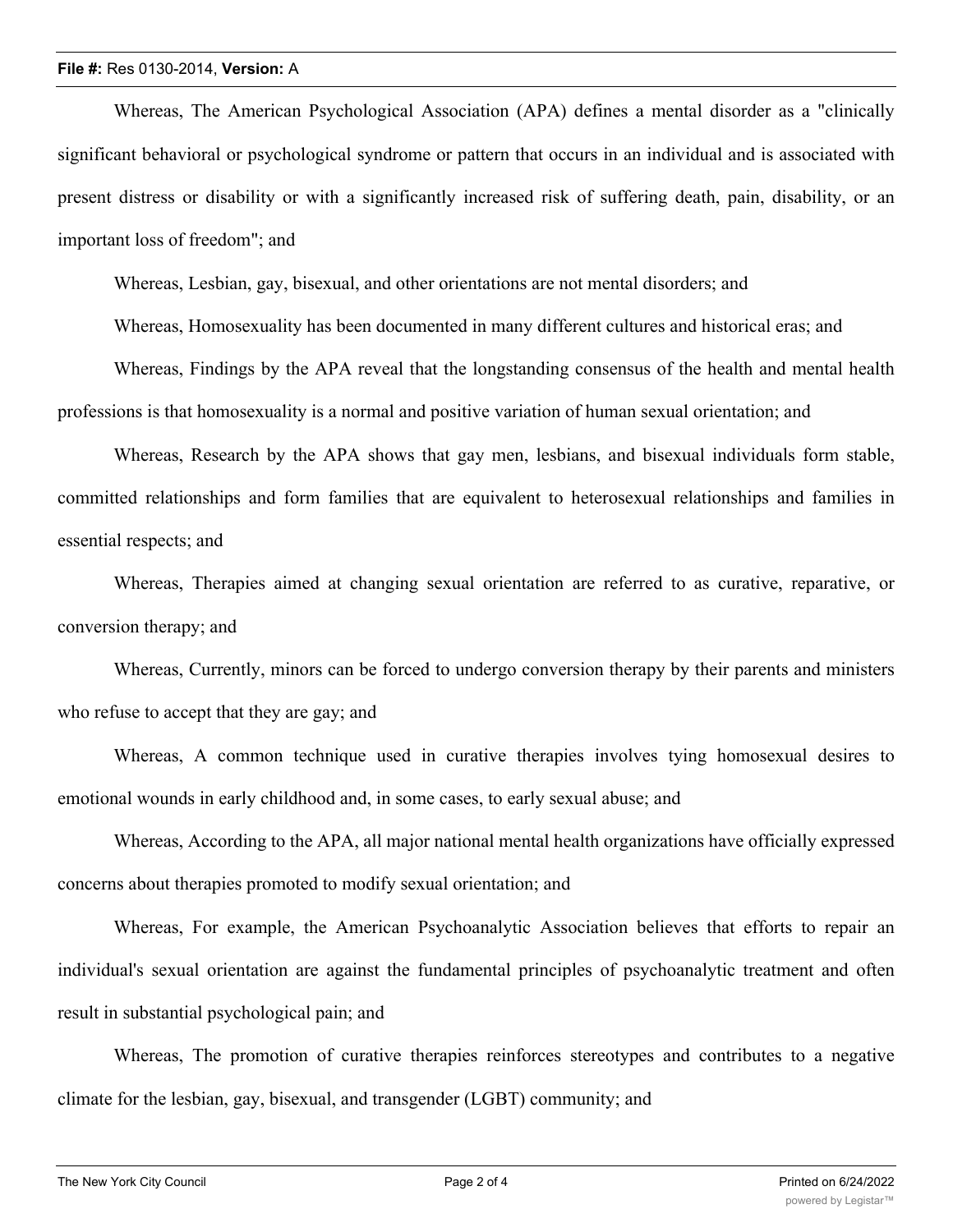Whereas, The Human Rights Campaign, the nation's largest LGBT rights organization, has reported significant evidence of harm to LGBT youth resulting from attempts to change their sexual orientation; and

Whereas, For example, LGBT youth whose families reject their sexual orientation are eight times more likely to have attempted suicide, six times more likely to report high levels of depression, three times more likely to use illegal drugs, and three times more likely to be at high risk for HIV and STDs; and

Whereas, An APA task force, Appropriate Therapeutic Responses to Sexual Orientation, released a 2009 report reviewing existing research on the efficacy of reparative therapy and found that there was very little methodologically sound research on sexual orientation change efforts and that it is unlikely these efforts would be able to reduce same-sex attraction; and

Whereas, The APA task force concluded that sexual orientation change efforts can pose critical health risks to lesbian, gay, and bisexual people, including confusion, depression, guilt, helplessness, hopelessness, and a feeling of being dehumanized; and

Whereas, According to the APA, beneficial responses by a therapist treating an individual who is troubled about his or her same-sex attraction include helping that person cope with social prejudice against homosexuality, and successfully resolving issues associated with and resulting from internal conflicts; and

Whereas, Furthermore, mental health professional organizations, such as the APA, call on their members to respect a person's right to self-determination; be sensitive to a client's race, culture, ethnicity, age, gender, gender identity, sexual orientation, religion, socioeconomic status, language, and disability status when working with that client; and eliminate biases based on these factors; and

Whereas, The state of California became the first in the nation to enact legislation that would prohibit dangerous and discredited efforts by licensed mental health providers to change the sexual orientation of minor patients and this ban was upheld by the 9th U.S. Circuit Court of Appeals in August 2013; and

Whereas, This bill would provide that any sexual orientation change efforts attempted on a patient under 18 years of age by a mental health professional shall be considered unprofessional conduct and shall subject the